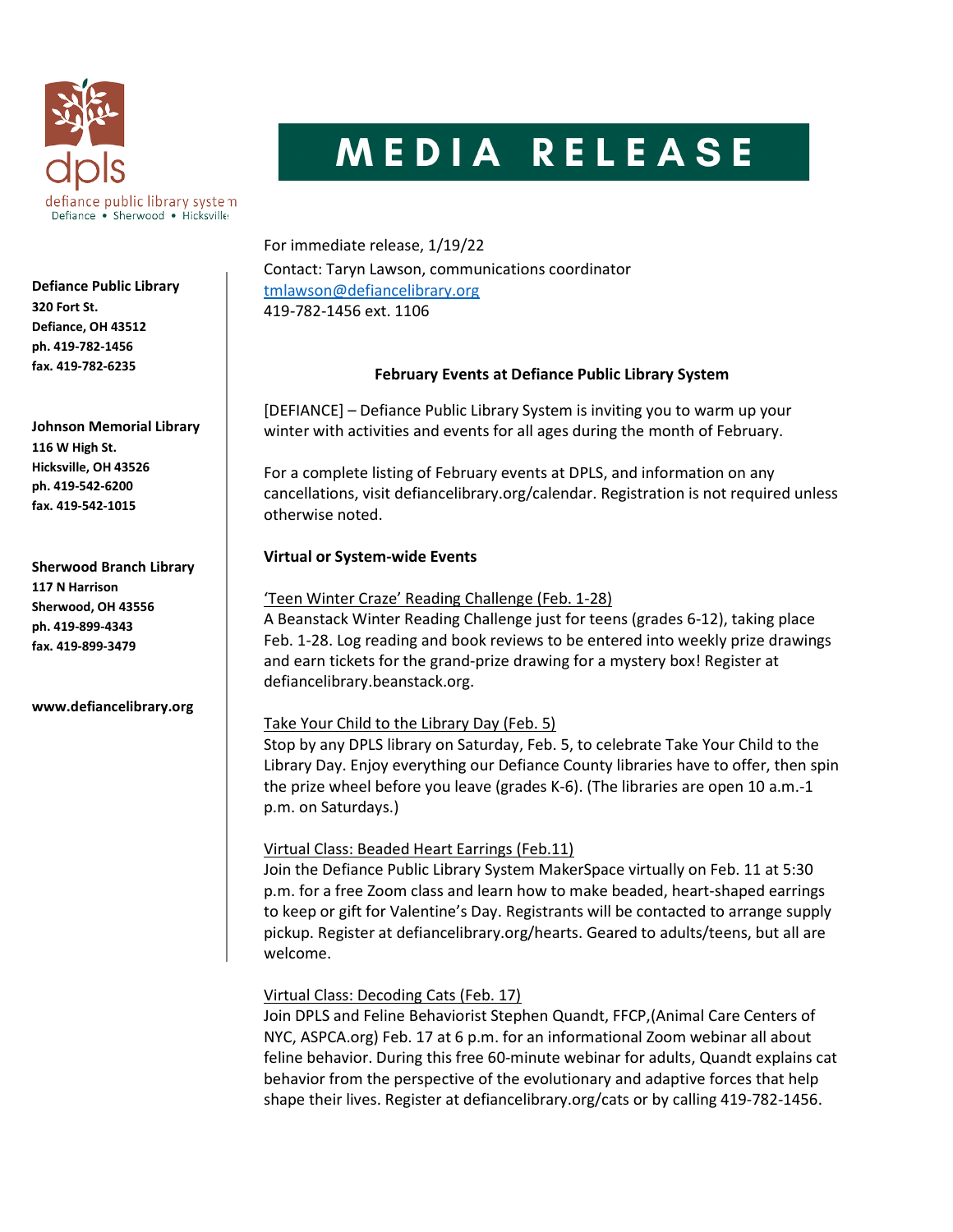Registrants will receive a Zoom link via email.

## Defiance Public Library

#### For Kids:

## Read, Rhyme + Romp and Storytime at Northtowne Mall

From Jan. 31 through April 5, join Defiance Public Library every Monday at 5:30 p.m. or Tuesday at 10:30 a.m. for Read, Rhyme + Romp in the Northtowne Mall Community Room, 1500 N. Clinton St., Defiance, where we'll share rhymes, books, finger plays, and more. Read, Rhyme, and Romp is geared to babies and toddlers. For those with older children, Storytime for ages 2-6 immediately follows, at 6 p.m. on Mondays and 11 a.m. on Tuesdays.

#### Innovation Play (Feb. 1 & 3)

Hands-on STEAM activities for grades K-6 at Defiance Public Library. Choose a morning or evening session. Tuesday evening sessions are Feb. 1, March 1, and April 5 from 4-6 p.m. Thursday morning sessions are Feb. 3, March 3, and April 7 from 10:30 a.m.-noon. Themes: February, engineering; March, 3D drawing; April, robotics.

## Kaleidoscope: Kids' Trivia (Feb. 8 & 10)

Join Defiance Public Library for Kaleidoscope: a series of free events at the library for grades K-6, with Tuesday evening (4-6 p.m.) or Thursday morning (10:30 a.m.-noon) sessions available. February is Kids Trivia (Feb. 8 & 10), March is a Bottle Flip Challenge (March 8 & 10), and April is Miniature Putt-Putt through the Pages (April 12 & 14).

#### Lego Club (Feb 15 & 17)

Build, play, and connect at Defiance Public Library's Lego Club for grades K-6. Club meets in the Children's Room. Tuesday evening (4-6 p.m.) sessions are Feb. 15 and March 15. Thursday morning (10:30 a.m.-noon) sessions are Feb. 17 and March 17.

#### Out-of-the-Box Art Series (Feb. 22 & 24)

Come discover what's in the box! Grades K-6 are invited to visit Defiance Public Library to explore various art techniques and the people who pioneered them, plus learn about techniques and supplies for young artists. Tuesday evening (4-6 p.m.) sessions are Feb. 22 and March 22. Thursday morning (10:30 a.m.-noon) sessions are Feb. 24 and March 24.

#### For Teens:

## Teen Night Thursday (Feb. 3, 10, 17, & 24)

Every Thursday is Teen Night in the teen space at Defiance Public Library from 4:30-7:30 p.m. Grades 6- 12 are invited to hang out and socialize, use the gaming systems, or take part in various activities including scavenger hunts, crafts, trivia challenges and games.

#### Teen Gaming League (Feb. 7, 14, 21, 28)

Gaming League takes place in the Teen Space in Defiance Public Library every Monday of each month from 4:30 p.m.-7:30 p.m. Grades 6-12 are invited to hang out and play video games, tabletop games, or card games.

Coloring Live (Feb. 8, 15, 22)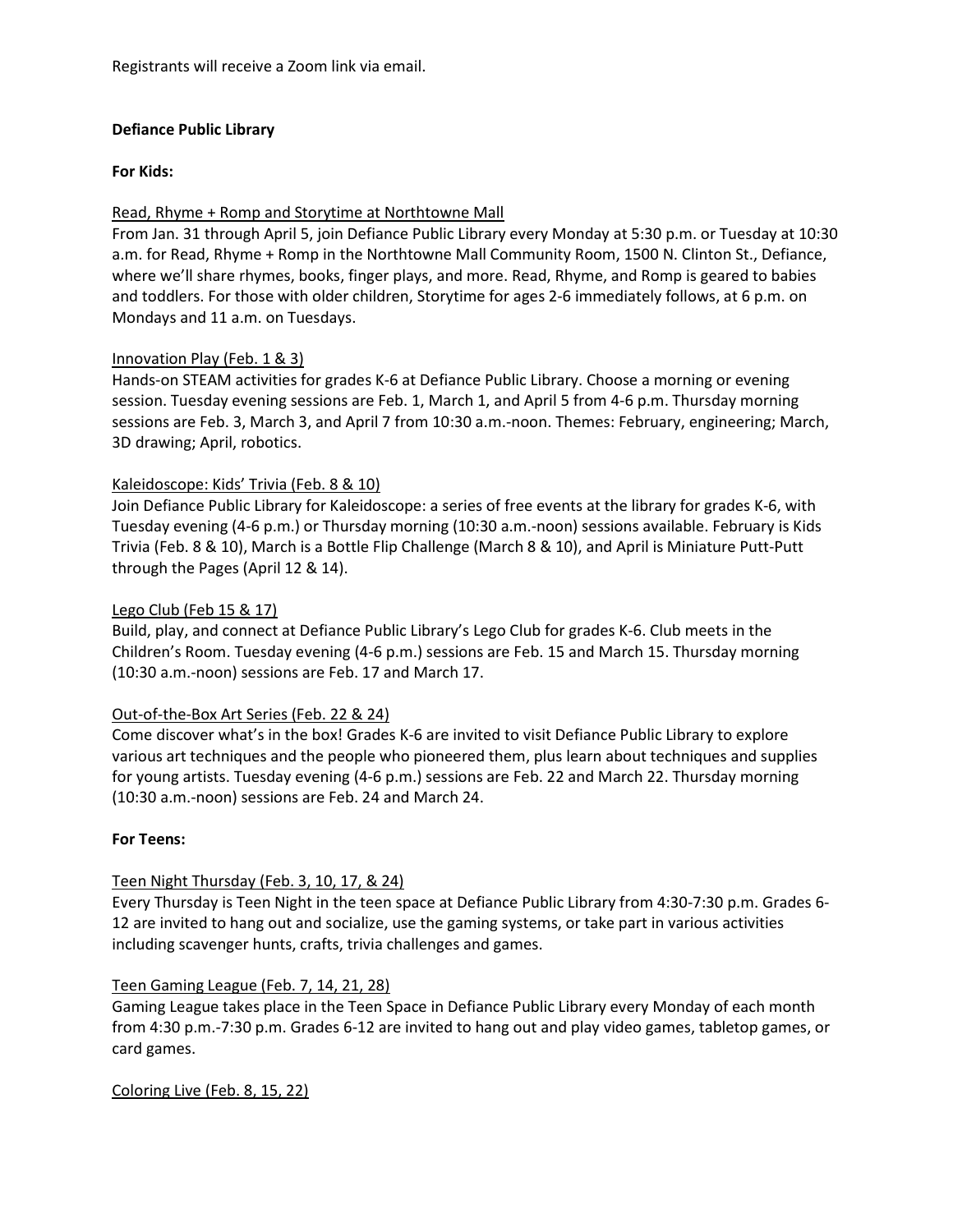Defiance Public Library will host 'Coloring Live' for ages 13+ on 3 Tuesdays in February: Feb. 8, 15, & 22, from 6-7 p.m. in the Teen Space. Come enjoy coloring and music. Supplies are provided, and we'll be sharing a video of the fun on our DPLS YouTube page.

## For Adults:

## Readers' Circle Book Club (Feb. 10)

The Readers' Circle Book Club for adults meets on the second Thursday of each month beginning at 10 a.m. at Cabin Fever Coffee in downtown Defiance. New members are welcome. For more information, call Renee at 419-782-1456 ext. 1301.

## Mysteries & More Book Club (Feb. 10)

Mysteries + More book club for adults meets on the second Thursday of each month beginning at 6 p.m. February's meeting will be held in the Community Room at Northtowne Mall, 1500 N. Clinton St., Defiance. New members are always welcome. For more information, contact Gail at 419-782-1456 ext. 1306 or grutherford@defiancelibrary.org. Copies of each month's book are available for checkout at Defiance Public Library. February's book is The Dead Will Tell, by Linda Castillo.

## Writers' Workshop (Feb. 22)

Join Defiance Public Library and Defiance College Professor Emerita MC Harper for a special, free writers' workshop for adults on Feb. 22 from 5:30-7 p.m. in the fiction wing at Defiance Public Library. Space is limited and registration is required. Read more & register at defiancelibrary.org/writing.

## Knit and Crochet Club (Feb. 8)

Visit the Defiance Public Library System MakerSpace on the second Tuesday of each month from 4-6 p.m. for Knit and Crochet Club. Bring your own project to work on while you socialize or use our supplies and start learning to knit or crochet. All are welcome.

## Sherwood Branch Library

## Storytime Tribe (Thursdays in Feb, March)

All are invited to join Sherwood Branch Library every Thursday at 4:30 p.m. in the Community Room through February and March for Storytime! Geared to ages 0-6.

## Anime Club (Feb. 14)

Anime lovers in grades 6-12 are invited to join Anime Club at Sherwood Branch Library. The club meets on the second Monday of each month from 4-5 PM in the community room for anime viewing, discussion, games, and crafts.

## Bookworms Book Club (Feb. 15)

The Bookworms Book Club for adults meets on the third Tuesday of each month at 1:30 p.m. in the Community Room at Sherwood Branch Library. New members are welcome.

## 'Love is in the Air' Craft (Feb. 19)

Visit Sherwood Branch Library on Feb. 19 at 10 a.m. to paint a mason jar of hearts on a wooden canvas. Fill your jar with loved ones' names! Class and supplies are free, and registration is required. Register by calling 419-899-4343 at defiancelibrary.org/jar. Geared to adults and teens.

# Johnson Memorial Library (Hicksville)